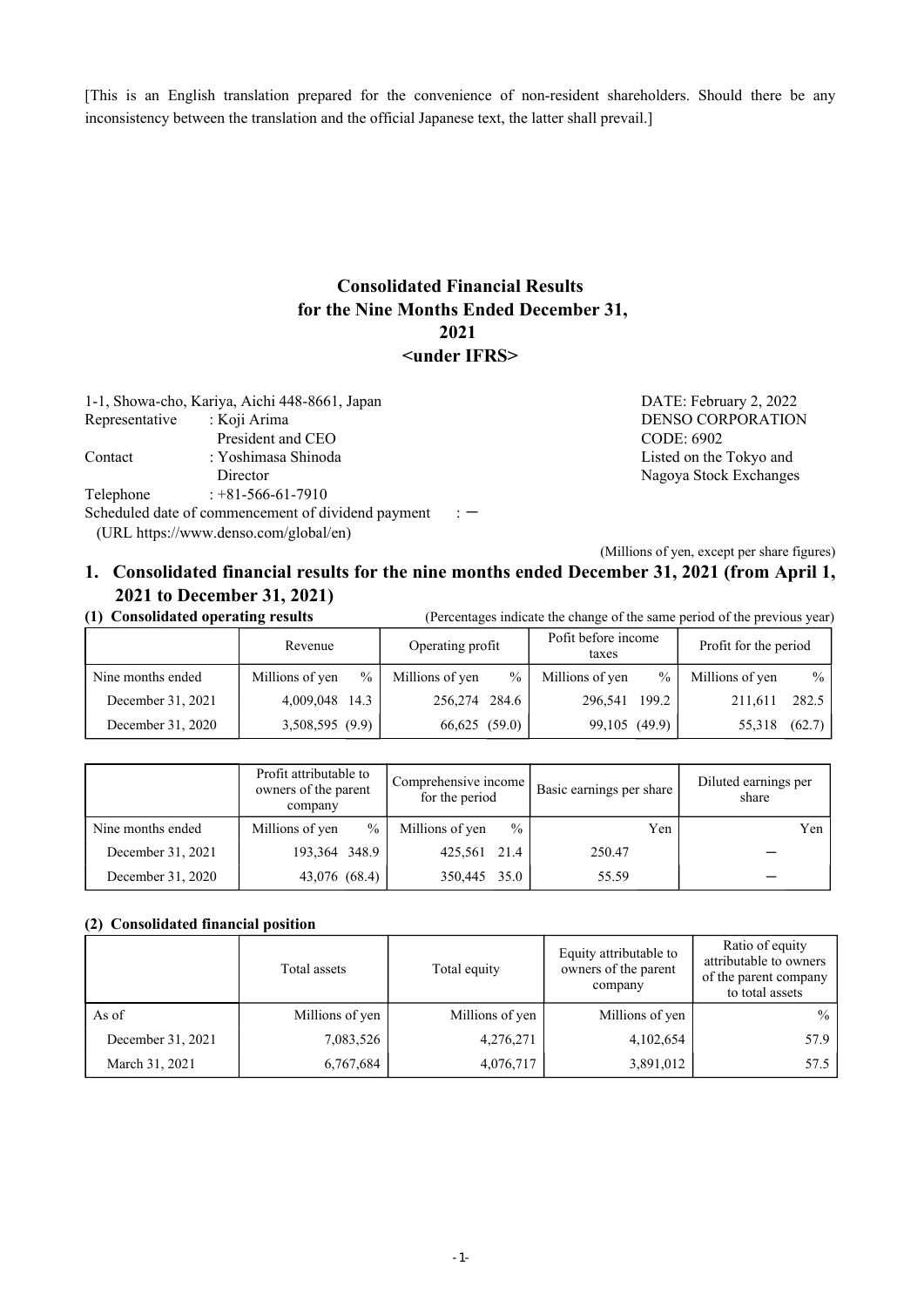### **2. Cash dividends**

|                                             | Annual dividends per share |                       |                      |                    |        |  |  |  |  |
|---------------------------------------------|----------------------------|-----------------------|----------------------|--------------------|--------|--|--|--|--|
|                                             | First<br>quarter-end       | Second<br>quarter-end | Third<br>quarter-end | Fiscal<br>year-end | Total  |  |  |  |  |
|                                             | Yen                        | Yen                   | Yen                  | Yen                | Yen    |  |  |  |  |
| Year ended<br>March 31, 2021                | –                          | 70.00                 |                      | 70.00              | 140.00 |  |  |  |  |
| Year ending<br>March 31, 2022               | –                          | 80.00                 |                      |                    |        |  |  |  |  |
| Year ending<br>March 31, 2022<br>(Forecast) |                            |                       |                      | 80.00              | 160.00 |  |  |  |  |

### **3. Consolidated earnings forecasts for the fiscal year ending March 31, 2022 (from April 1, 2021 to March 31, 2022)**

(Percentages indicate the change of the same period of the previous year)

|           | Revenue            |               | Operating profit   |       | Profit before<br>income taxes |       | Profit for the year |       | Profit attributable<br>to owners of the<br>parent company |               | Basic<br>earnings<br>per share |
|-----------|--------------------|---------------|--------------------|-------|-------------------------------|-------|---------------------|-------|-----------------------------------------------------------|---------------|--------------------------------|
|           | Millions of<br>yen | $\frac{0}{0}$ | Millions of<br>ven |       | Millions of<br>yen            | 0/2   | Millions of<br>yen  |       | Millions of<br>yen                                        | $\frac{0}{0}$ | Yen                            |
| Full year | 5.480,000          | 11.0          | 400,000            | 157.9 | 442,000                       | 128.1 | 329,000             | 122.2 | 301,000                                                   | 140.7         | 393.43                         |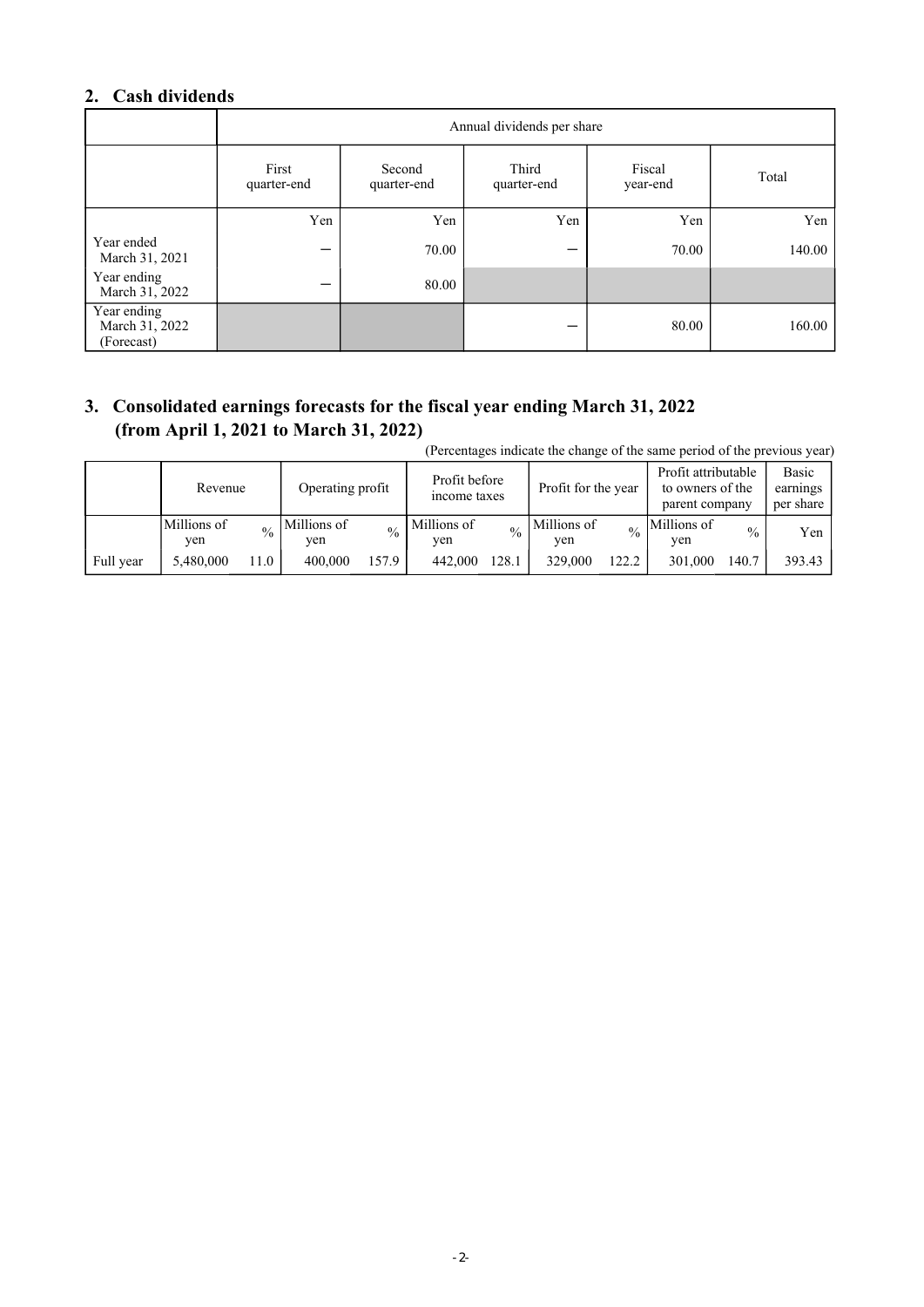### **Consolidated Statement of Financial Position**

|                                                   | As of Mar. 31, 2021 | As of Dec. 31, 2021 |
|---------------------------------------------------|---------------------|---------------------|
| Assets                                            |                     |                     |
| <b>Current assets</b>                             |                     |                     |
| Cash and cash equivalents                         | 897,395             | 782,485             |
| Trade and other receivables                       | 1,028,821           | 1,026,840           |
| Inventories                                       | 726,159             | 948,364             |
| Other financial assets                            | 15,527              | 34,896              |
| Other current assets                              | 121,834             | 104,189             |
| Total current assets                              | 2,789,736           | 2,896,774           |
| Non-current assets                                |                     |                     |
| Property, plant and equipment                     | 1,875,763           | 1,900,965           |
| Right-of-use assets                               | 47,834              | 44,991              |
| Intangible assets                                 | 143,960             | 152,500             |
| Other financial assets                            | 1,681,582           | 1,858,478           |
| Investments accounted for using the equity method | 106,734             | 108,584             |
| Retirement benefit assets                         | 63,446              | 63,425              |
| Deferred tax assets                               | 36,951              | 34,536              |
| Other non-current assets                          | 21,678              | 23,273              |
| Total non-current assets                          | 3,977,948           | 4,186,752           |
| <b>Total assets</b>                               | 6,767,684           | 7,083,526           |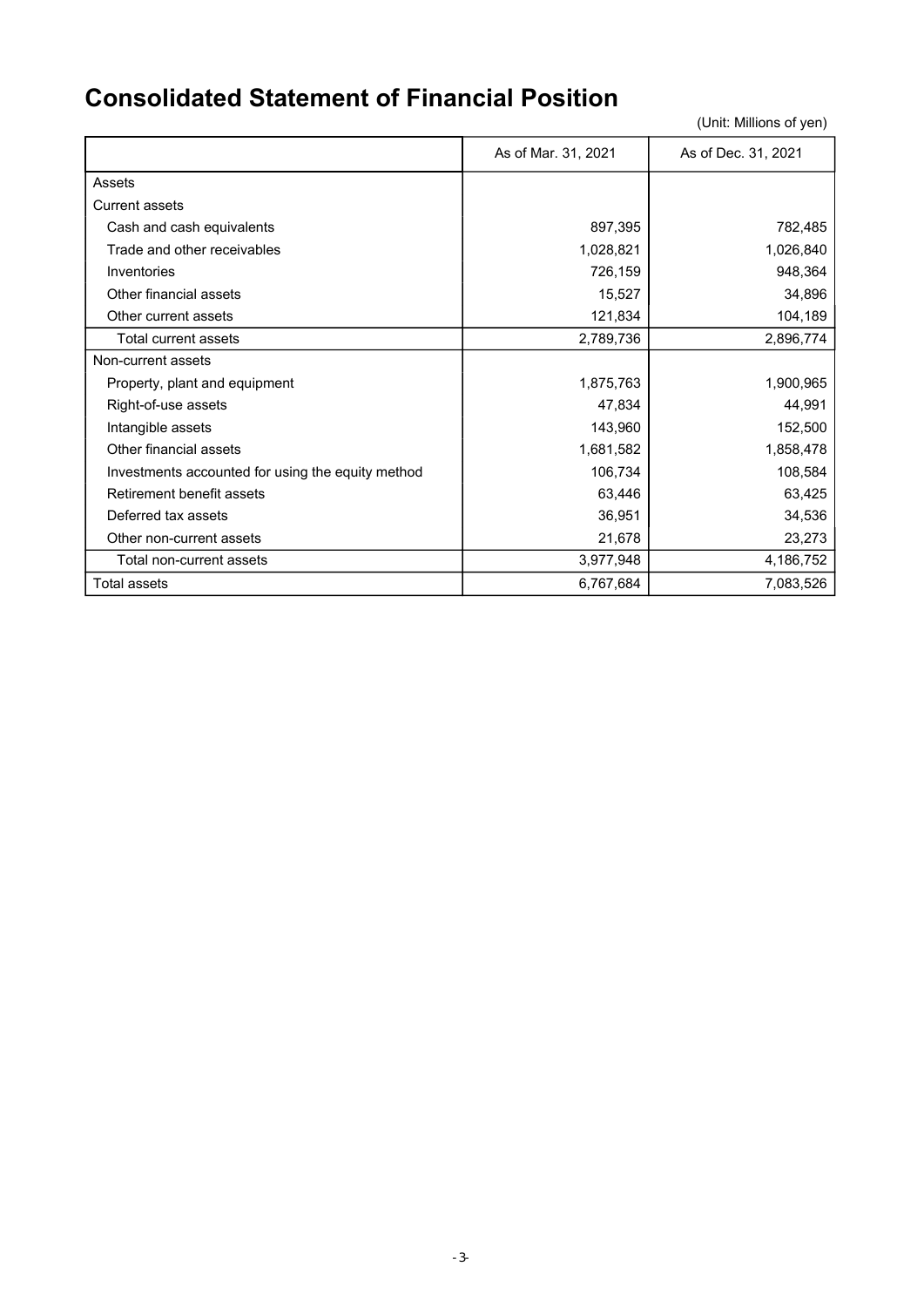|                                                     | As of Mar. 31, 2021 | As of Dec. 31, 2021 |
|-----------------------------------------------------|---------------------|---------------------|
| Liabilities and equity                              |                     |                     |
| <b>Current liabilities</b>                          |                     |                     |
| Bonds and borrowings                                | 98,348              | 212,062             |
| Trade and other payables                            | 1,014,406           | 995,054             |
| Other financial liabilities                         | 48,647              | 41,352              |
| Income tax payables                                 | 15,414              | 49,943              |
| Provisions                                          | 248,517             | 163,764             |
| Other current liabilities                           | 73,327              | 98,591              |
| <b>Total current liabilities</b>                    | 1,498,659           | 1,560,766           |
| Non-current liabilities                             |                     |                     |
| Bonds and borrowings                                | 755,874             | 754,877             |
| Other financial liabilities                         | 36,153              | 33,596              |
| Retirement benefit liabilities                      | 282,332             | 282,703             |
| Provisions                                          | 1,369               | 2,133               |
| Deferred tax liabilities                            | 102,095             | 158,193             |
| Other non-current liabilities                       | 14,485              | 14,987              |
| Total non-current liabilities                       | 1,192,308           | 1,246,489           |
| <b>Total liabilities</b>                            | 2,690,967           | 2,807,255           |
| Equity                                              |                     |                     |
| Capital stock                                       | 187,457             | 187,457             |
| Capital surplus                                     | 272,517             | 273,800             |
| Treasury stock                                      | (56, 830)           | (135, 513)          |
| Other components of equity                          | 691,417             | 873,276             |
| Retained earnings                                   | 2,796,451           | 2,903,634           |
| Equity attributable to owners of the parent company | 3,891,012           | 4,102,654           |
| Non-controlling interests                           | 185,705             | 173,617             |
| Total equity                                        | 4,076,717           | 4,276,271           |
| Total liabilities and equity                        | 6,767,684           | 7,083,526           |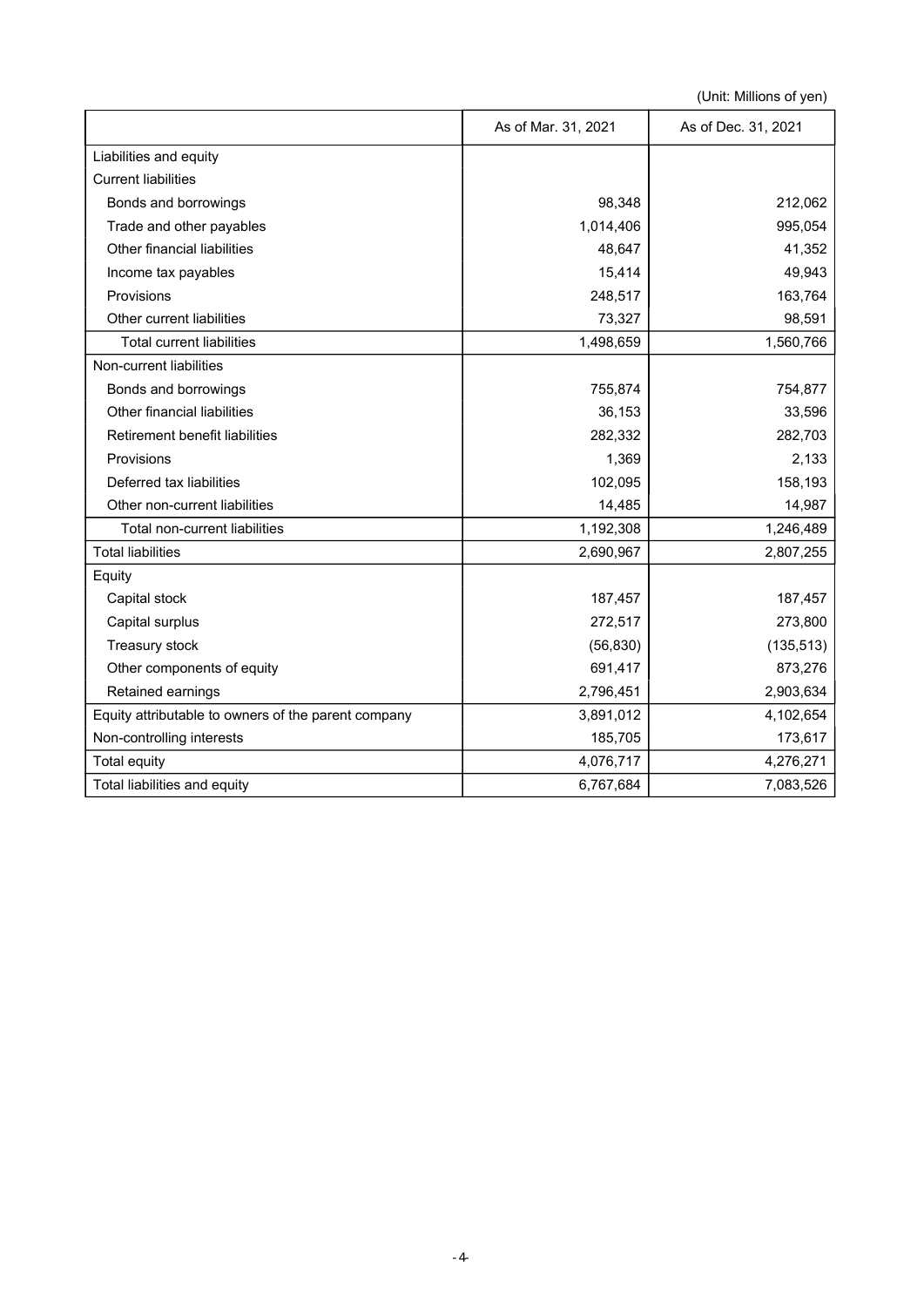### **Consolidated Statement of Income**

(Unit: Millions of yen)

|                                                                                               | Nine months ended<br>Dec. 31, 2020 | Nine months ended<br>Dec. 31, 2021 |
|-----------------------------------------------------------------------------------------------|------------------------------------|------------------------------------|
| Revenue                                                                                       | 3,508,595                          | 4,009,048                          |
| Cost of revenue                                                                               | (3,094,888)                        | (3,422,436)                        |
| Gross profit                                                                                  | 413,707                            | 586,612                            |
| Selling, general and administrative expenses                                                  | (355, 716)                         | (341, 767)                         |
| Other income                                                                                  | 21,798                             | 30,658                             |
| Other expenses                                                                                | (13, 164)                          | (19, 229)                          |
| Operating profit                                                                              | 66,625                             | 256,274                            |
| Finance income                                                                                | 39,625                             | 39,374                             |
| Finance costs                                                                                 | (5, 552)                           | (5,756)                            |
| Foreign exchange (losses) gains                                                               | (1, 918)                           | 1,663                              |
| Share of the profit of associates and joint ventures accounted for using<br>the equity method | 325                                | 4,986                              |
| Profit before income taxes                                                                    | 99,105                             | 296,541                            |
| Income tax expenses                                                                           | (43, 787)                          | (84, 930)                          |
| Profit for the period                                                                         | 55,318                             | 211,611                            |
| Attributable to:                                                                              |                                    |                                    |
| Owners of the parent company                                                                  | 43,076                             | 193,364                            |
| Non-controlling interests                                                                     | 12,242                             | 18,247                             |

(Unit: Yen)

| Earnings per share |       |        |
|--------------------|-------|--------|
| Basic              | 55.59 | 250.47 |
| <b>Diluted</b>     |       |        |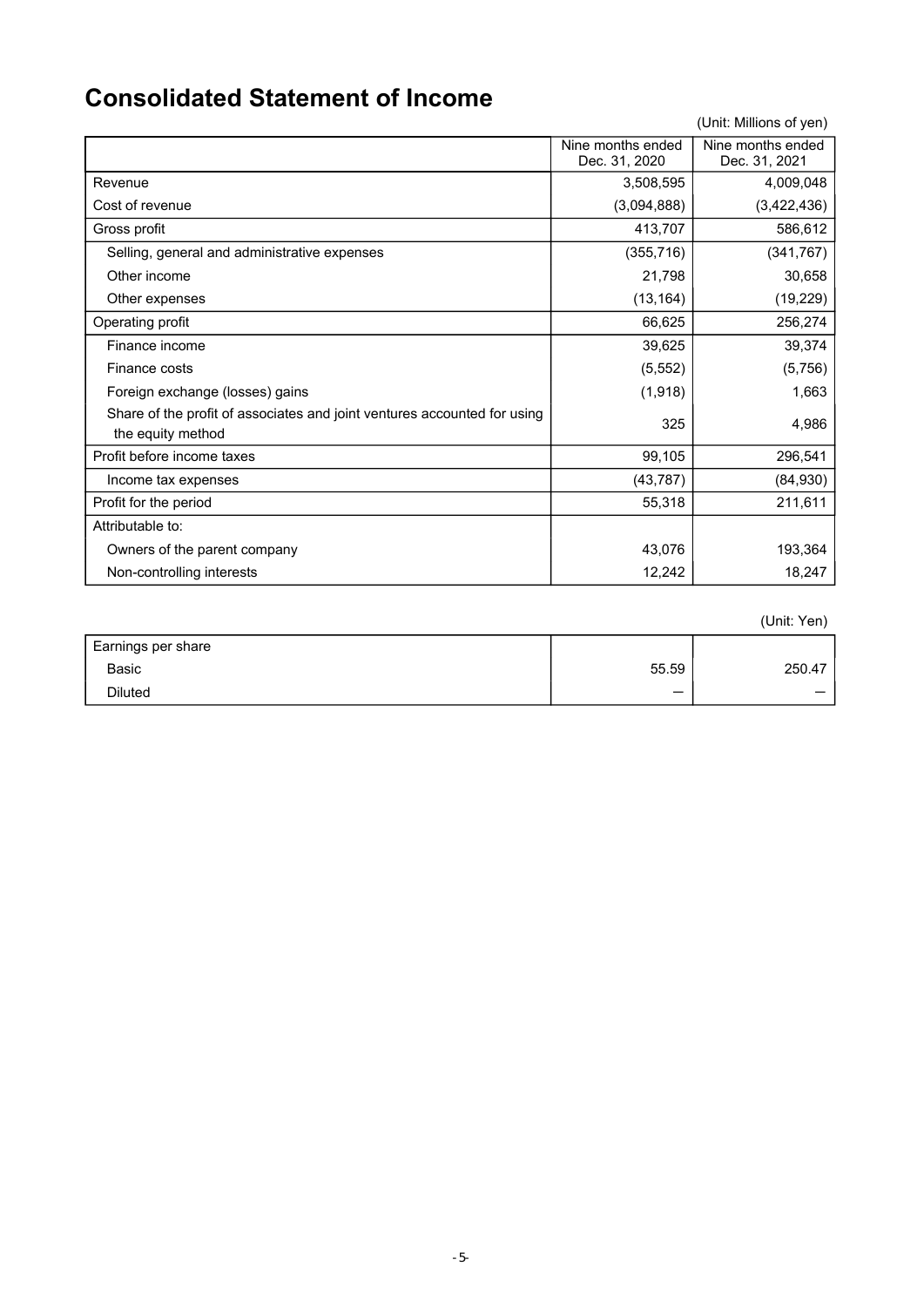# **Consolidated Statement of Comprehensive Income**

|                                                                                                    | Nine months ended<br>Dec. 31, 2020 | Nine months ended<br>Dec. 31, 2021 |
|----------------------------------------------------------------------------------------------------|------------------------------------|------------------------------------|
| Profit for the period                                                                              | 55,318                             | 211,611                            |
| Other comprehensive income                                                                         |                                    |                                    |
| Items that will not be reclassified subsequently to profit or loss                                 |                                    |                                    |
| Net fair value gain on equity instruments designated as FVTOCI                                     | 292,850                            | 159,964                            |
| Remeasurements of defined benefit pension plans                                                    | 99                                 | 53                                 |
| Share of other comprehensive income of investments accounted for<br>using the equity method        | 37                                 | 52                                 |
| Total                                                                                              | 292,986                            | 160,069                            |
| Items that may be reclassified subsequently to profit or loss                                      |                                    |                                    |
| Exchange differences on translating foreign operations                                             | 3,376                              | 52,002                             |
| Cash flow hedges                                                                                   | 53                                 | (720)                              |
| Share of other comprehensive (loss) income of investments accounted<br>for using the equity method | (1,288)                            | 2,599                              |
| Total                                                                                              | 2,141                              | 53,881                             |
| Total other comprehensive income                                                                   | 295,127                            | 213,950                            |
| Comprehensive income for the period                                                                | 350,445                            | 425,561                            |
| Attributable to:                                                                                   |                                    |                                    |
| Owners of the parent company                                                                       | 334,177                            | 404,754                            |
| Non-controlling interests                                                                          | 16,268                             | 20,807                             |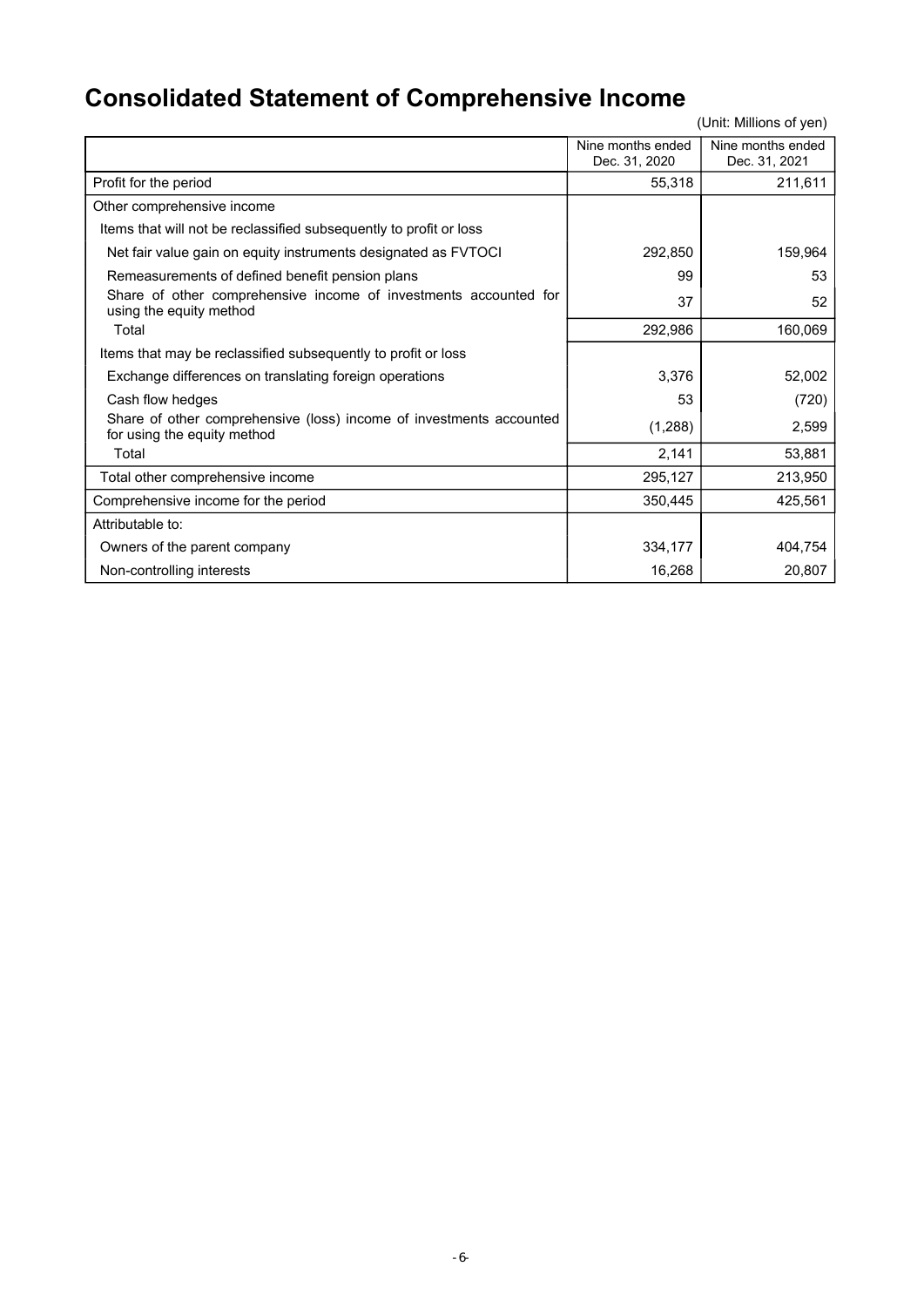# **Consolidated Statement of Changes in Equity**

|                                                                                   | Equity attributable to owners of the parent company |                    |                   |                                                                                   |                                                       |  |  |
|-----------------------------------------------------------------------------------|-----------------------------------------------------|--------------------|-------------------|-----------------------------------------------------------------------------------|-------------------------------------------------------|--|--|
|                                                                                   |                                                     |                    |                   | Other components of equity                                                        |                                                       |  |  |
|                                                                                   | Capital<br>stock                                    | Capital<br>surplus | Treasury<br>stock | Net fair value<br>gain on equity<br>instruments<br>designated as<br><b>FVTOCI</b> | Remeasurements<br>of defined benefit<br>pension plans |  |  |
| As of April 1, 2020                                                               | 187,457                                             | 272,375            | (56, 815)         | 273,576                                                                           |                                                       |  |  |
| Profit for the period                                                             |                                                     |                    |                   |                                                                                   |                                                       |  |  |
| Other comprehensive income (loss)                                                 |                                                     |                    |                   | 292,482                                                                           | 100                                                   |  |  |
| Comprehensive income (loss) for the<br>period                                     |                                                     |                    |                   | 292,482                                                                           | 100                                                   |  |  |
| Acquisition of treasury stock                                                     |                                                     |                    | (8)               |                                                                                   |                                                       |  |  |
| Disposal of treasury stock                                                        |                                                     | (0)                | 0                 |                                                                                   |                                                       |  |  |
| <b>Dividends</b>                                                                  |                                                     |                    |                   |                                                                                   |                                                       |  |  |
| Changes in the ownership<br>interest in subsidiaries<br>without a loss of control |                                                     | (51)               |                   |                                                                                   |                                                       |  |  |
| Changes by business combinations                                                  |                                                     |                    |                   |                                                                                   |                                                       |  |  |
| Transfer to retained earnings                                                     |                                                     |                    |                   | (20, 059)                                                                         | (100)                                                 |  |  |
| Transfer from retained earnings to<br>capital surplus                             |                                                     | 0                  |                   |                                                                                   |                                                       |  |  |
| Other                                                                             |                                                     |                    |                   |                                                                                   |                                                       |  |  |
| Total transactions with the owners                                                |                                                     | (44)               | (8)               | (20, 059)                                                                         | (100)                                                 |  |  |
| As of December 31, 2020                                                           | 187,457                                             | 272,331            | (56, 823)         | 545,999                                                                           |                                                       |  |  |

| As of April 1, 2021                                                               | 187,457 | 272,517 | (56, 830)  | 664,905   |      |
|-----------------------------------------------------------------------------------|---------|---------|------------|-----------|------|
| Profit for the period                                                             |         |         |            |           |      |
| Other comprehensive income (loss)                                                 |         |         |            | 159,753   | 36   |
| Comprehensive income (loss) for the<br>period                                     |         |         |            | 159,753   | 36   |
| Acquisition of treasury stock                                                     |         |         | (80, 708)  |           |      |
| Disposal of treasury stock                                                        |         | 1,281   | 2,025      |           |      |
| <b>Dividends</b>                                                                  |         |         |            |           |      |
| Changes in the ownership<br>interest in subsidiaries<br>without a loss of control |         | 3       |            |           |      |
| Changes by business combinations                                                  |         |         |            |           |      |
| Transfer to retained earnings                                                     |         |         |            | (29, 495) | (36) |
| Transfer from retained earnings to<br>capital surplus                             |         |         |            |           |      |
| Other                                                                             |         | (1)     |            |           |      |
| Total transactions with the owners                                                |         | 1,283   | (78, 683)  | (29, 495) | (36) |
| As of December 31, 2021                                                           | 187,457 | 273,800 | (135, 513) | 795,163   |      |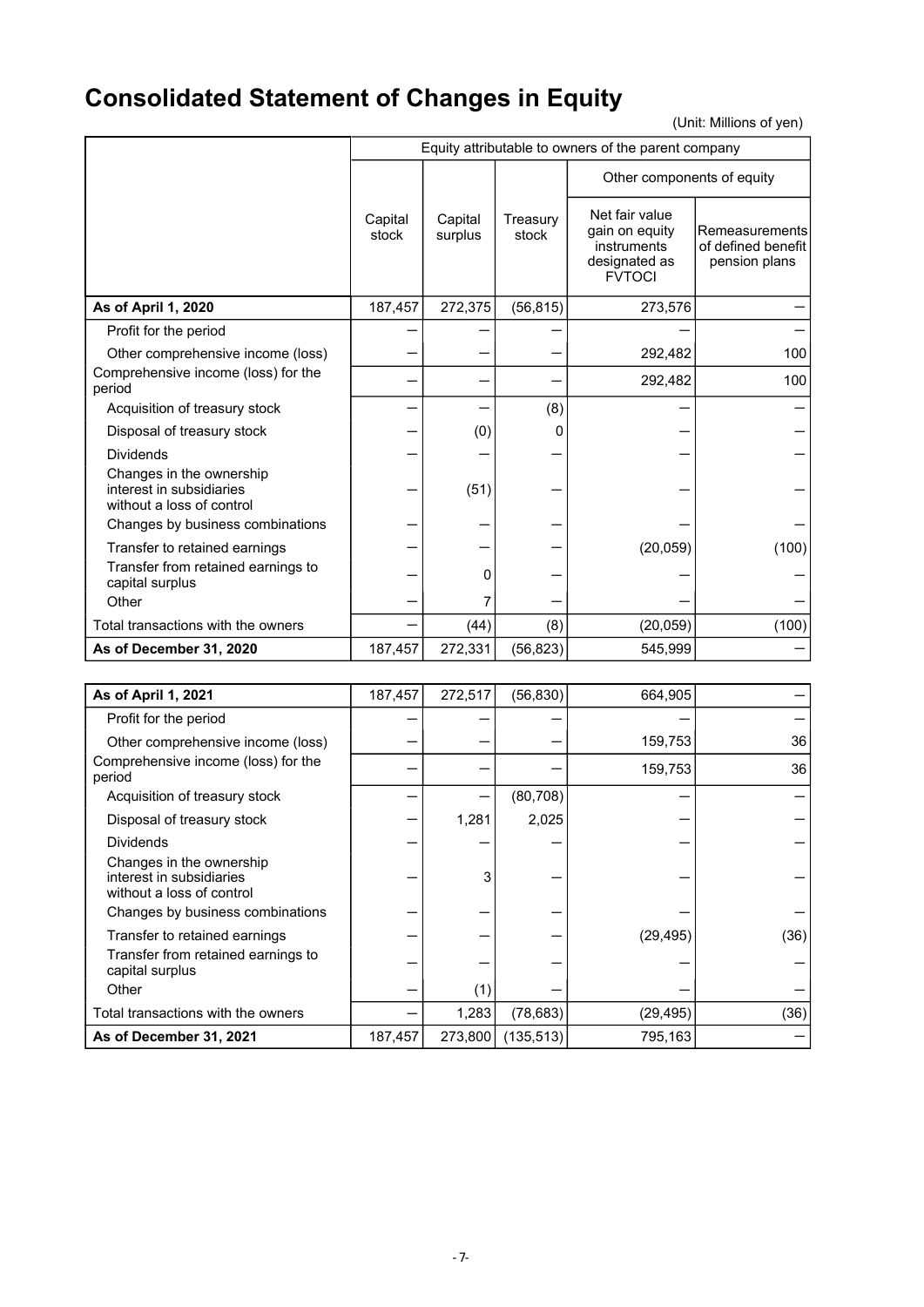|                                                                                   | Equity attributable to owners of the parent company                          |                        |           |                      |            |                          |                 |
|-----------------------------------------------------------------------------------|------------------------------------------------------------------------------|------------------------|-----------|----------------------|------------|--------------------------|-----------------|
|                                                                                   | Other components of equity                                                   |                        |           |                      |            | Non-                     |                 |
|                                                                                   | Exchange<br>differences<br><b>on</b><br>translating<br>foreign<br>operations | Cash<br>flow<br>hedges | Total     | Retained<br>earnings | Total      | controlling<br>interests | Total<br>equity |
| As of April 1, 2020                                                               | (46, 913)                                                                    | (10)                   | 226,653   | 2,767,466            | 3,397,136  | 161,733                  | 3,558,869       |
| Profit for the period                                                             |                                                                              |                        |           | 43,076               | 43,076     | 12,242                   | 55,318          |
| Other comprehensive income (loss)                                                 | (1,534)                                                                      | 53                     | 291,101   |                      | 291,101    | 4,026                    | 295,127         |
| Comprehensive income (loss) for the<br>period                                     | (1,534)                                                                      | 53                     | 291,101   | 43,076               | 334,177    | 16,268                   | 350,445         |
| Acquisition of treasury stock                                                     |                                                                              |                        |           |                      | (8)        |                          | (8)             |
| Disposal of treasury stock                                                        |                                                                              |                        |           |                      |            |                          | 0               |
| <b>Dividends</b>                                                                  |                                                                              |                        |           | (108, 486)           | (108, 486) | (9,815)                  | (118, 301)      |
| Changes in the ownership<br>interest in subsidiaries<br>without a loss of control |                                                                              |                        |           |                      | (51)       | 170                      | 119             |
| Changes by business combinations                                                  |                                                                              |                        |           |                      |            |                          |                 |
| Transfer to retained earnings                                                     |                                                                              |                        | (20, 159) | 20,159               |            |                          |                 |
| Transfer from retained earnings to<br>capital surplus                             |                                                                              |                        |           | (0)                  |            |                          |                 |
| Other                                                                             |                                                                              |                        |           | 416                  | 423        | 2                        | 425             |
| Total transactions with the owners                                                |                                                                              |                        | (20, 159) | (87, 911)            | (108, 122) | (9,643)                  | (117, 765)      |
| As of December 31, 2020                                                           | (48, 447)                                                                    | 43                     | 497,595   | 2,722,631            | 3,623,191  | 168,358                  | 3,791,549       |

| As of April 1, 2021                                                               | 26,472 | 40    | 691,417   | 2,796,451  | 3,891,012           | 185,705   | 4,076,717  |
|-----------------------------------------------------------------------------------|--------|-------|-----------|------------|---------------------|-----------|------------|
| Profit for the period                                                             |        |       |           | 193,364    | 193,364             | 18,247    | 211,611    |
| Other comprehensive income (loss)                                                 | 52,321 | (720) | 211,390   |            | 211,390             | 2,560     | 213,950    |
| Comprehensive income (loss) for the<br>period                                     | 52,321 | (720) | 211,390   | 193,364    | 404,754             | 20,807    | 425,561    |
| Acquisition of treasury stock                                                     |        |       |           |            | (80, 708)           |           | (80, 708)  |
| Disposal of treasury stock                                                        |        |       |           |            | 3,306               |           | 3,306      |
| <b>Dividends</b>                                                                  |        |       |           | (115, 865) | (115, 865)          | (39, 109) | (154, 974) |
| Changes in the ownership<br>interest in subsidiaries<br>without a loss of control |        |       |           |            |                     | (19)      | (16)       |
| Changes by business combinations                                                  |        |       |           |            |                     | 6,309     | 6,309      |
| Transfer to retained earnings                                                     |        |       | (29, 531) | 29,531     |                     |           |            |
| Transfer from retained earnings to<br>capital surplus                             |        |       |           |            |                     |           |            |
| Other                                                                             |        |       |           | 153        | 152                 | (76)      | 76         |
| Total transactions with the owners                                                |        | -     | (29, 531) | (86, 181)  | (193, 112)          | (32, 895) | (226,007)  |
| As of December 31, 2021                                                           | 78,793 | (680) | 873,276   |            | 2,903,634 4,102,654 | 173,617   | 4,276,271  |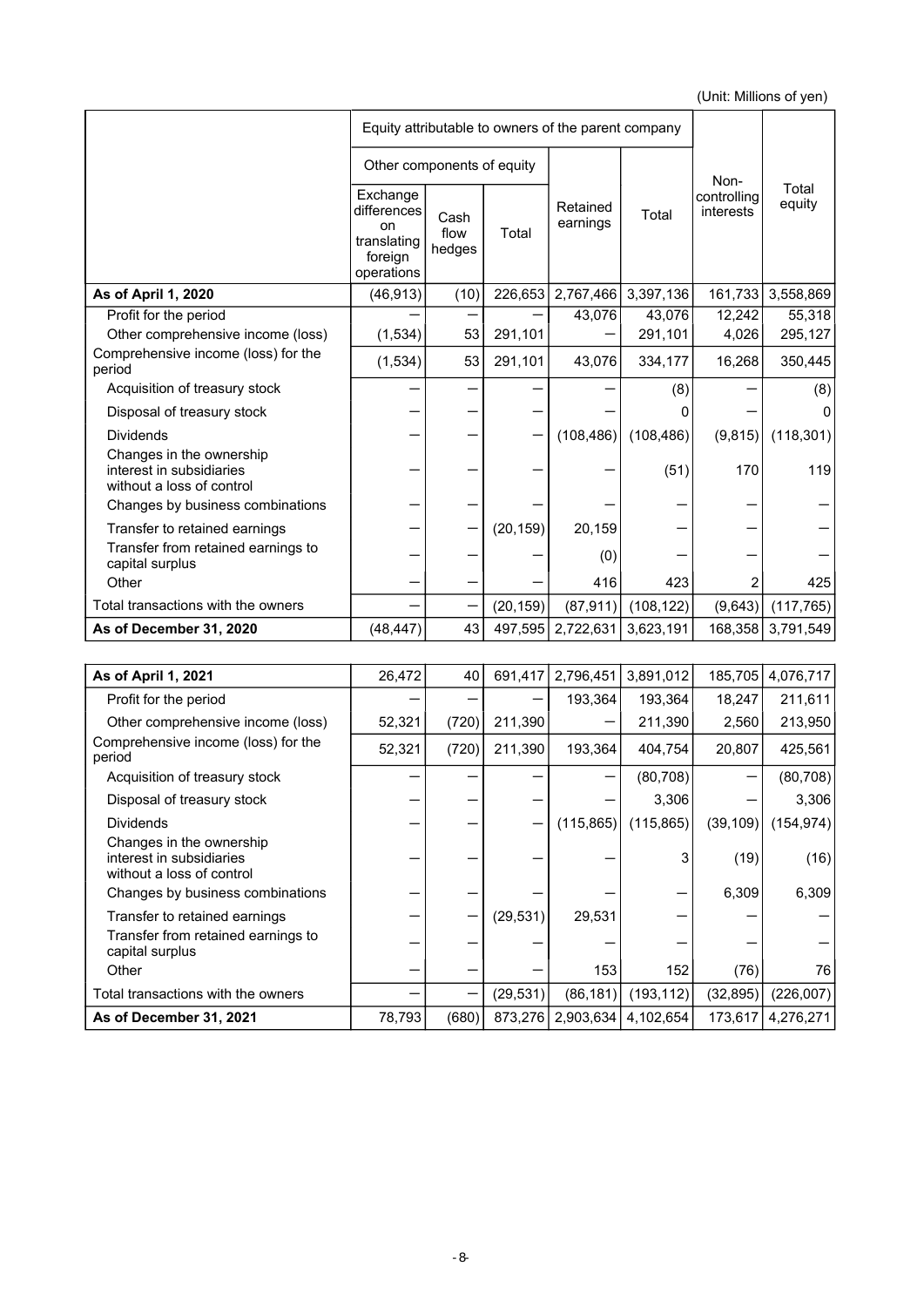## **Consolidated Statement of Cash Flows**

| ended<br>ended<br>Dec. 31, 2020<br>Dec. 31, 2021<br>Cash flows from operating activities<br>Profit before income taxes<br>99,105<br>296,541<br>249,514<br>258,127<br>Depreciation<br>908<br>Impairment losses<br>Increase in retirement benefit liabilities<br>(578)<br>4,051<br>Decrease in retirement benefit assets<br>3,968<br>569<br>Interest and dividend income<br>(36, 731)<br>(37, 913)<br>3,712<br>3,336<br>Interest expenses<br>(2,077)<br>(1, 542)<br>Foreign exchange gains<br>Share of the profit of associates and joint ventures accounted for using the<br>(4,986)<br>(325)<br>equity method<br>2,667<br>3,028<br>Losses on sales or disposal of property, plant and equipment<br>(Increase) Decrease in trade receivables<br>(42, 559)<br>34,915<br>(197, 426)<br>Increase in inventories<br>(3, 160)<br>67,873<br>(23, 400)<br>Increase (Decrease) in trade payables<br>(23, 585)<br>(84, 199)<br>Decrease in provisions |
|---------------------------------------------------------------------------------------------------------------------------------------------------------------------------------------------------------------------------------------------------------------------------------------------------------------------------------------------------------------------------------------------------------------------------------------------------------------------------------------------------------------------------------------------------------------------------------------------------------------------------------------------------------------------------------------------------------------------------------------------------------------------------------------------------------------------------------------------------------------------------------------------------------------------------------------------|
|                                                                                                                                                                                                                                                                                                                                                                                                                                                                                                                                                                                                                                                                                                                                                                                                                                                                                                                                             |
|                                                                                                                                                                                                                                                                                                                                                                                                                                                                                                                                                                                                                                                                                                                                                                                                                                                                                                                                             |
|                                                                                                                                                                                                                                                                                                                                                                                                                                                                                                                                                                                                                                                                                                                                                                                                                                                                                                                                             |
|                                                                                                                                                                                                                                                                                                                                                                                                                                                                                                                                                                                                                                                                                                                                                                                                                                                                                                                                             |
|                                                                                                                                                                                                                                                                                                                                                                                                                                                                                                                                                                                                                                                                                                                                                                                                                                                                                                                                             |
|                                                                                                                                                                                                                                                                                                                                                                                                                                                                                                                                                                                                                                                                                                                                                                                                                                                                                                                                             |
|                                                                                                                                                                                                                                                                                                                                                                                                                                                                                                                                                                                                                                                                                                                                                                                                                                                                                                                                             |
|                                                                                                                                                                                                                                                                                                                                                                                                                                                                                                                                                                                                                                                                                                                                                                                                                                                                                                                                             |
|                                                                                                                                                                                                                                                                                                                                                                                                                                                                                                                                                                                                                                                                                                                                                                                                                                                                                                                                             |
|                                                                                                                                                                                                                                                                                                                                                                                                                                                                                                                                                                                                                                                                                                                                                                                                                                                                                                                                             |
|                                                                                                                                                                                                                                                                                                                                                                                                                                                                                                                                                                                                                                                                                                                                                                                                                                                                                                                                             |
|                                                                                                                                                                                                                                                                                                                                                                                                                                                                                                                                                                                                                                                                                                                                                                                                                                                                                                                                             |
|                                                                                                                                                                                                                                                                                                                                                                                                                                                                                                                                                                                                                                                                                                                                                                                                                                                                                                                                             |
|                                                                                                                                                                                                                                                                                                                                                                                                                                                                                                                                                                                                                                                                                                                                                                                                                                                                                                                                             |
|                                                                                                                                                                                                                                                                                                                                                                                                                                                                                                                                                                                                                                                                                                                                                                                                                                                                                                                                             |
|                                                                                                                                                                                                                                                                                                                                                                                                                                                                                                                                                                                                                                                                                                                                                                                                                                                                                                                                             |
| 32,391<br>Other<br>(1,076)                                                                                                                                                                                                                                                                                                                                                                                                                                                                                                                                                                                                                                                                                                                                                                                                                                                                                                                  |
| Subtotal<br>246,304<br>354,844                                                                                                                                                                                                                                                                                                                                                                                                                                                                                                                                                                                                                                                                                                                                                                                                                                                                                                              |
| 3,910<br>3,903<br>Interest received                                                                                                                                                                                                                                                                                                                                                                                                                                                                                                                                                                                                                                                                                                                                                                                                                                                                                                         |
| Dividends received<br>36,353<br>31,220                                                                                                                                                                                                                                                                                                                                                                                                                                                                                                                                                                                                                                                                                                                                                                                                                                                                                                      |
| (3, 144)<br>Interest paid<br>(3,696)                                                                                                                                                                                                                                                                                                                                                                                                                                                                                                                                                                                                                                                                                                                                                                                                                                                                                                        |
| (63, 178)<br>(36, 332)                                                                                                                                                                                                                                                                                                                                                                                                                                                                                                                                                                                                                                                                                                                                                                                                                                                                                                                      |
| Income taxes paid<br>323,100<br>247,084                                                                                                                                                                                                                                                                                                                                                                                                                                                                                                                                                                                                                                                                                                                                                                                                                                                                                                     |
| Net cash provided by operating activities                                                                                                                                                                                                                                                                                                                                                                                                                                                                                                                                                                                                                                                                                                                                                                                                                                                                                                   |
| Cash flows from investing activities<br>4,504                                                                                                                                                                                                                                                                                                                                                                                                                                                                                                                                                                                                                                                                                                                                                                                                                                                                                               |
| Decrease in time deposits<br>1,760                                                                                                                                                                                                                                                                                                                                                                                                                                                                                                                                                                                                                                                                                                                                                                                                                                                                                                          |
| (308, 354)<br>(243,088)<br>Purchases of property, plant and equipment                                                                                                                                                                                                                                                                                                                                                                                                                                                                                                                                                                                                                                                                                                                                                                                                                                                                       |
| Proceeds from sales of property, plant and equipment<br>13,096<br>12,508                                                                                                                                                                                                                                                                                                                                                                                                                                                                                                                                                                                                                                                                                                                                                                                                                                                                    |
| Purchases of intangible assets<br>(27, 649)<br>(23, 288)                                                                                                                                                                                                                                                                                                                                                                                                                                                                                                                                                                                                                                                                                                                                                                                                                                                                                    |
| Purchases of equity instruments<br>(1, 372)<br>(1,676)                                                                                                                                                                                                                                                                                                                                                                                                                                                                                                                                                                                                                                                                                                                                                                                                                                                                                      |
| Purchases of debt instruments<br>(218)<br>(250)                                                                                                                                                                                                                                                                                                                                                                                                                                                                                                                                                                                                                                                                                                                                                                                                                                                                                             |
| 25,443<br>54,265<br>Proceeds from sales and redemption of equity instruments                                                                                                                                                                                                                                                                                                                                                                                                                                                                                                                                                                                                                                                                                                                                                                                                                                                                |
| Proceeds from sales and redemption of debt instruments<br>330<br>334                                                                                                                                                                                                                                                                                                                                                                                                                                                                                                                                                                                                                                                                                                                                                                                                                                                                        |
| Payments for acquisition of subsidiaries and other<br>(105, 597)<br>(4,003)<br>businesses                                                                                                                                                                                                                                                                                                                                                                                                                                                                                                                                                                                                                                                                                                                                                                                                                                                   |
| (1, 216)<br>(4,889)<br>Other                                                                                                                                                                                                                                                                                                                                                                                                                                                                                                                                                                                                                                                                                                                                                                                                                                                                                                                |
| (404, 361)<br>(204, 999)<br>Net cash used in investing activities                                                                                                                                                                                                                                                                                                                                                                                                                                                                                                                                                                                                                                                                                                                                                                                                                                                                           |
| Cash flows from financing activities                                                                                                                                                                                                                                                                                                                                                                                                                                                                                                                                                                                                                                                                                                                                                                                                                                                                                                        |
| 4,148<br>97,071<br>Net increase in short-term borrowings                                                                                                                                                                                                                                                                                                                                                                                                                                                                                                                                                                                                                                                                                                                                                                                                                                                                                    |
| 907,831<br>16,520<br>Proceeds from borrowings                                                                                                                                                                                                                                                                                                                                                                                                                                                                                                                                                                                                                                                                                                                                                                                                                                                                                               |
| (47, 534)<br>Repayments of long-term borrowings<br>(40, 649)                                                                                                                                                                                                                                                                                                                                                                                                                                                                                                                                                                                                                                                                                                                                                                                                                                                                                |
| Repayments of lease liabilities<br>(24, 670)<br>(20, 050)                                                                                                                                                                                                                                                                                                                                                                                                                                                                                                                                                                                                                                                                                                                                                                                                                                                                                   |
| Issuance of bonds<br>50,001<br>55,960                                                                                                                                                                                                                                                                                                                                                                                                                                                                                                                                                                                                                                                                                                                                                                                                                                                                                                       |
| Redemption of bonds<br>(20,000)<br>(10,000)                                                                                                                                                                                                                                                                                                                                                                                                                                                                                                                                                                                                                                                                                                                                                                                                                                                                                                 |
| (108, 486)<br>Dividends paid<br>(115, 865)                                                                                                                                                                                                                                                                                                                                                                                                                                                                                                                                                                                                                                                                                                                                                                                                                                                                                                  |
| Dividends paid to non-controlling interests<br>(9, 815)<br>(39, 109)                                                                                                                                                                                                                                                                                                                                                                                                                                                                                                                                                                                                                                                                                                                                                                                                                                                                        |
| Purchase of treasury stock<br>(80, 708)<br>(8)                                                                                                                                                                                                                                                                                                                                                                                                                                                                                                                                                                                                                                                                                                                                                                                                                                                                                              |
| Increase in deposits for purchase of treasury shares<br>(19, 340)                                                                                                                                                                                                                                                                                                                                                                                                                                                                                                                                                                                                                                                                                                                                                                                                                                                                           |
| 1,698<br>(183)<br>Other                                                                                                                                                                                                                                                                                                                                                                                                                                                                                                                                                                                                                                                                                                                                                                                                                                                                                                                     |
| Net cash provided by (used in) financing activities<br>760,050<br>(163, 238)                                                                                                                                                                                                                                                                                                                                                                                                                                                                                                                                                                                                                                                                                                                                                                                                                                                                |
| Foreign currency translation adjustments on cash and cash equivalents<br>6,243<br>1,001                                                                                                                                                                                                                                                                                                                                                                                                                                                                                                                                                                                                                                                                                                                                                                                                                                                     |
| Net increase (decrease) in cash and cash equivalents<br>679,790<br>(114, 910)                                                                                                                                                                                                                                                                                                                                                                                                                                                                                                                                                                                                                                                                                                                                                                                                                                                               |
| Cash and cash equivalents at beginning of period<br>597,816<br>897,395                                                                                                                                                                                                                                                                                                                                                                                                                                                                                                                                                                                                                                                                                                                                                                                                                                                                      |
| Cash and cash equivalents at end of period<br>1,277,606<br>782,485                                                                                                                                                                                                                                                                                                                                                                                                                                                                                                                                                                                                                                                                                                                                                                                                                                                                          |